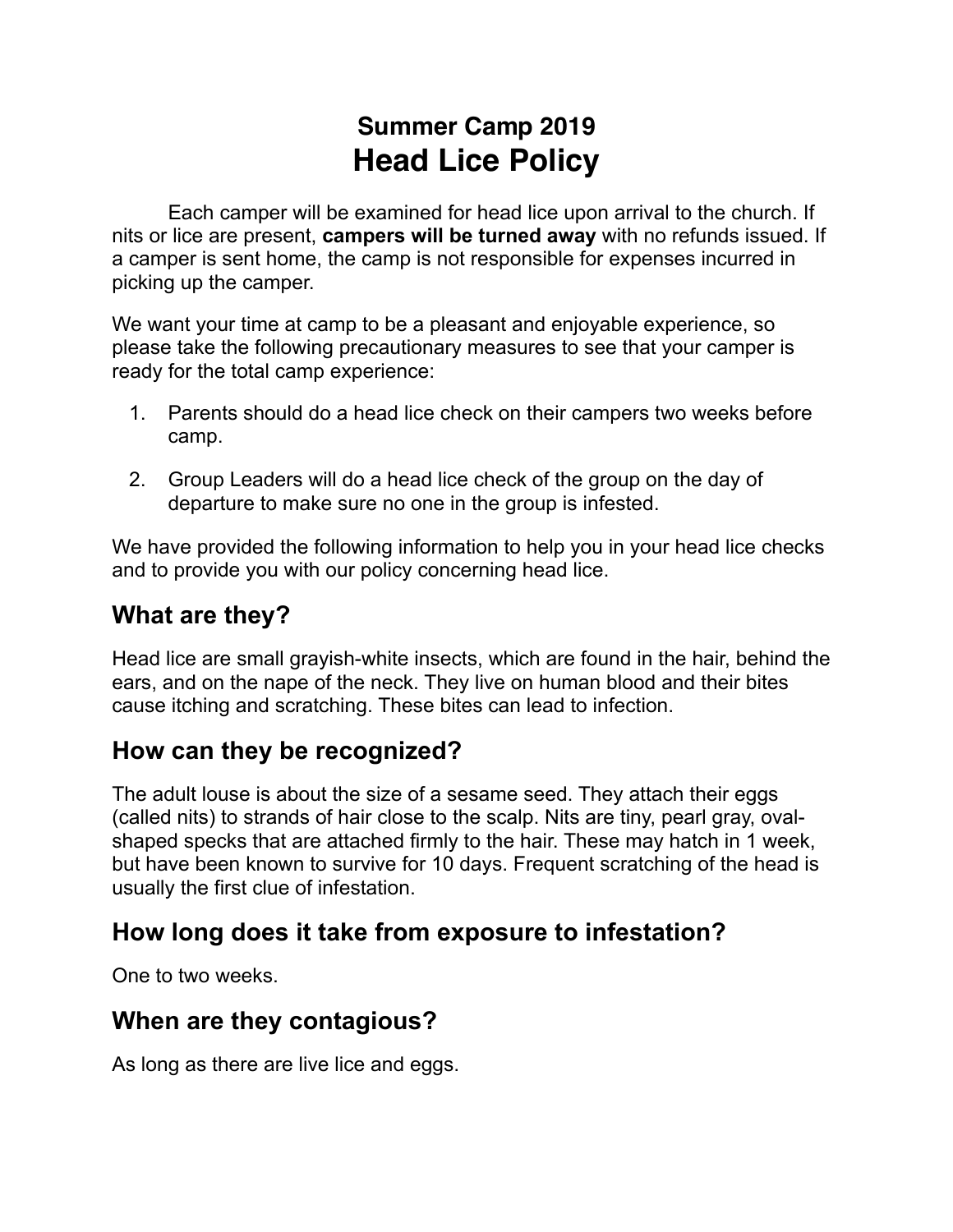#### **How are they spread?**

They are spread from direct contact with an infested person or from personal items of the infested person such as combs, brushes, pillows, bedding, clothing, head coverings, or furniture. Since they need a human scalp for food and warmth, the louse dies when away from the human body for 48 hours.

# **How do I prevent infestation?**

- **1. DO NOT** share combs, hairbrushes, hats, coats, scarves, and other such items.
- 2. Coats and wraps should be hung where they do not touch items of other people.
- 3. When one family member is found infested, all family members should be examined.

If condition continues after treatments, contact your doctor or nurse practitioner.

# **How do I treat infestation?**

(Not recommended for use on infants under two months without consulting a health care provider.)

1. Examine the heads of all family members and other close contacts, and treat everyone with any signs of lice at the same time.

2. Shampoo the hair first with your regular shampoo (make sure shampoo **DOES NOT** contain cream rinse), then use one of the following medications:

**Nix Cream Rinse** is available without a prescription.

- a. A sufficient amount should be applied to saturate hair and scalp (especially behind the ears and the nape of the neck).
- b. Leave on hair for 10 minutes, no longer.
- c. Rinse with water.
- d. A single treatment appears adequate because this product stays in the hair for at least two weeks.

**RID** (comes with a fine tooth comb), **A-200 Pyrinate** (liquid or gel) or **R & C** all are available without a prescription. DO NOT USE IF ALLERGIC TO RAGWEED.